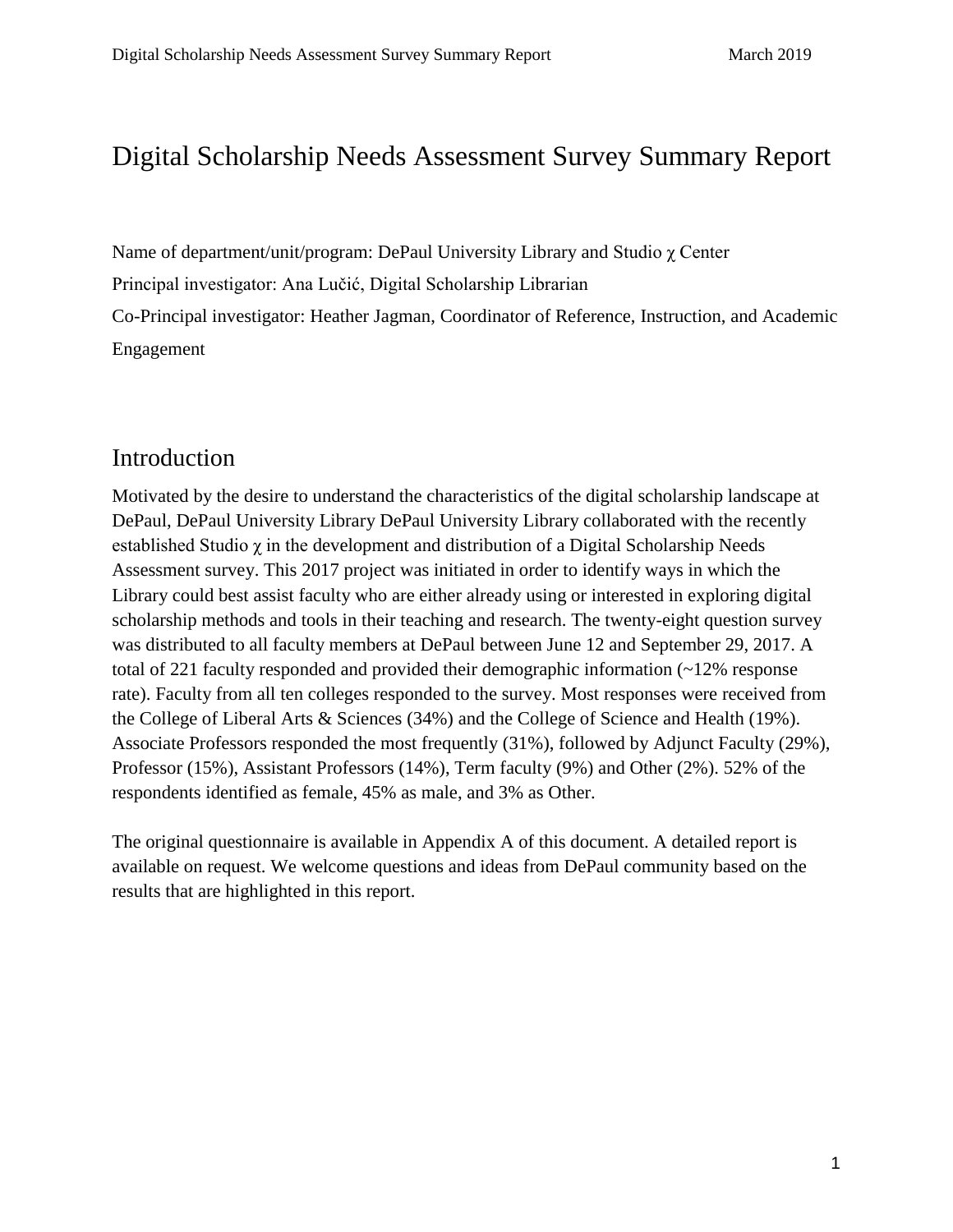# Main findings

## Self-rating in the area of Digital Scholarship

Most of the faculty surveyed identified as *Advanced Beginners* in the use of digital scholarship methods (53/24.65%), followed by *Competent* (49/22.79%), *Proficient* (40/20.47%), *Novice*  (40/18.60%), *Expert* (15/6.51%) and *Not sure* (14/6.98%). Differences between colleges were observed, e.g. between the College of Science and Health and College of Liberal Arts and Sciences. The majority of participants from the College of Science and Health consider themselves *Proficient* while the majority from the College of Liberal Arts and Social Sciences self-rated as *Advanced Beginners*.

## Digital Scholarship methods/tools of interest

Faculty were asked about the types of digital scholarship methods they currently incorporate in their teaching and research, and the methods they are interested in exploring. Thirteen types of digital scholarship tools were included as options (in addition to None and Other options):

- *Textual analytics* (e.g. text mining, natural language processing, information extraction)
- *Data mining or predictive analytics* (e.g. Weka, R or any other software suite/platform)
- *Social network analysis* (e.g Gephi, GraphViz)
- *Visualization tools* (e.g. Plotly, Tableau)
- *Digital mapping tools* (e.g. ArcGIS (ArcGIS Pro, ArcMap), Neatline, a plug-in to Omeka)
- *Digital publishing* (e.g. creation of online exhibits using Omeka, WordPress, Scalar)
- *Digital storytelling*
- *Computational analysis of images, video, or audio* (e.g. digital technique for art authentication)
- *Theoretical and methodological study and critique of digital culture*
- *Markup technologies* (e.g. TEI markup)
- *3D modeling and printing*
- *Statistical analysis software* (e.g. R, SPSS, STATA, SAS)
- *Online quizzing and testing tools/platforms* (open source or proprietary)

For **teaching**, faculty showed most interest in the following methods/tools: *online quizzing* (62) , *visualization tools* (61), *digital storytelling* (51), *textual analytics* (51), *digital publishing* (46), *social network analysis* (44).

For **research**, the following methods/tools received most votes: *visualization tools* (49), *textual analytics* (47), *statistical software* (45), *data mining* (42), *digital publishing* and *social network analysis* (39).

Differences were observed between the College of Science and Health and College of Liberal Arts and Sciences as well as between other colleges. For example, the participants from the College of Liberal Arts and Social Sciences showed most interest in *textual analytics* whereas respondents from the College of Science and Health are more interested in *statistical software*, *data mining*, and *visualization tools*. The Theatre School and College of Communication showed most interest in *social network analysis* whereas the College of Business prioritized *data mining*.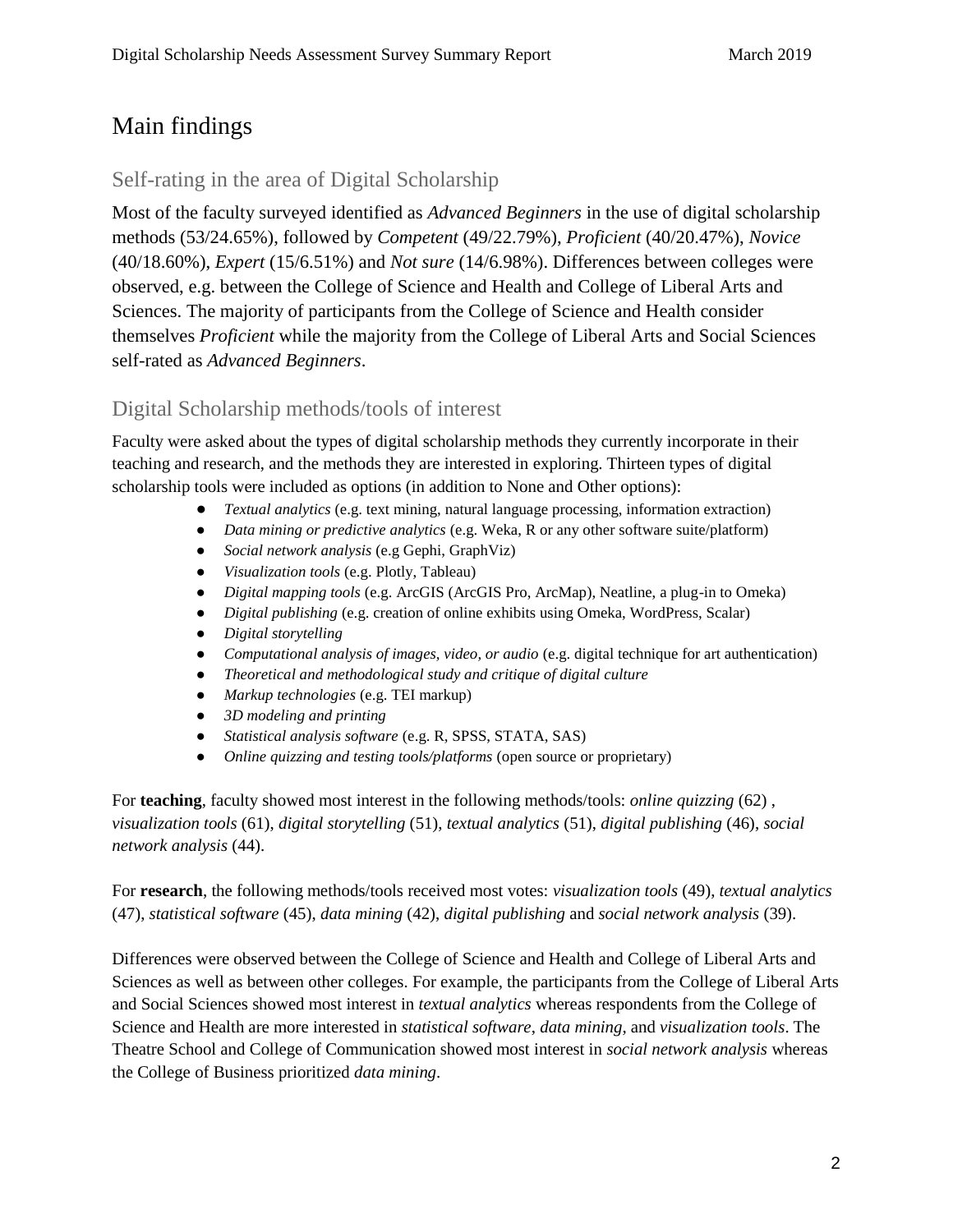These results demonstrate that faculty at DePaul are interested in incorporating a wide range of tools and methods into their teaching and research, and show that different colleges prioritize different methods. Overall, the most popular digital scholarship methods were *visualization tools*, *textual analytics*, *digital publishing*, *social network analysis*, *statistical software*, *data mining and predictive analytics*, *digital storytelling*.

Through its collaboration with Studio  $\gamma$  and independently, the Library has offered workshops in the area of *textual analytics*, *social network analysis*, *digital publishing*, and *digital storytelling*. In the future, the Library plans to explore solutions for increasing offerings for the areas that record highest interest as well as areas that faculty showed interest in but overall received fewer votes.

## Workshops/educational opportunities to advance digital scholarship teaching and research

Faculty were asked about the type of workshops and educational opportunities that would advance their digital scholarship teaching and research. With regards to **teaching**, *developing additional skills* was deemed most useful (147). *Working with other units* was the second most voted for category (82), followed by *identifying collaborators* (68), *better access to resources* (67) and *securing funding* (52). 32 faculty indicated they are not interested in any digital scholarship educational opportunities related to their teaching.

Of the educational opportunities that were deemed most useful for advancing their **research**, *developing additional skills* received most votes (144), followed by *securing funding* (104) and *working with other units* (103). 83 faculty members indicated interest in *identifying collaborators*, and 82 would like *better access to resources*. 25 faculty indicated they were not interested in digital scholarship educational opportunities with respect to their research.

## Beyond Digital Scholarship: Workshops/Educational opportunities

The survey included a question about educational opportunities which would facilitate and support faculty's teaching and research. The options included:

- *Expert searching* (e.g. Library databases, Google scholar)
- *Using Web applications to organize your research* (e.g. RSS feeds, blogs, wikis, social bookmarking)
- *Managing citations with citation management tools* (e.g. EndNote, Zotero), Preserving, archiving and organizing your research (e.g. advise on file formats to use (JPEG or TIFF), backup tools, file naming and organization)
- *Management of research assets/data* (e.g. storing your data in databases, sharing your work in Via, DePaul's institutional repository)
- *Computational analysis of text* (e.g. HathiTrust Research Center tools for computational analysis of texts stored in the HathiTrust digital library)
- *Software use support* (e.g. support for using NVivo or R in your classroom or for your research)
- *Other*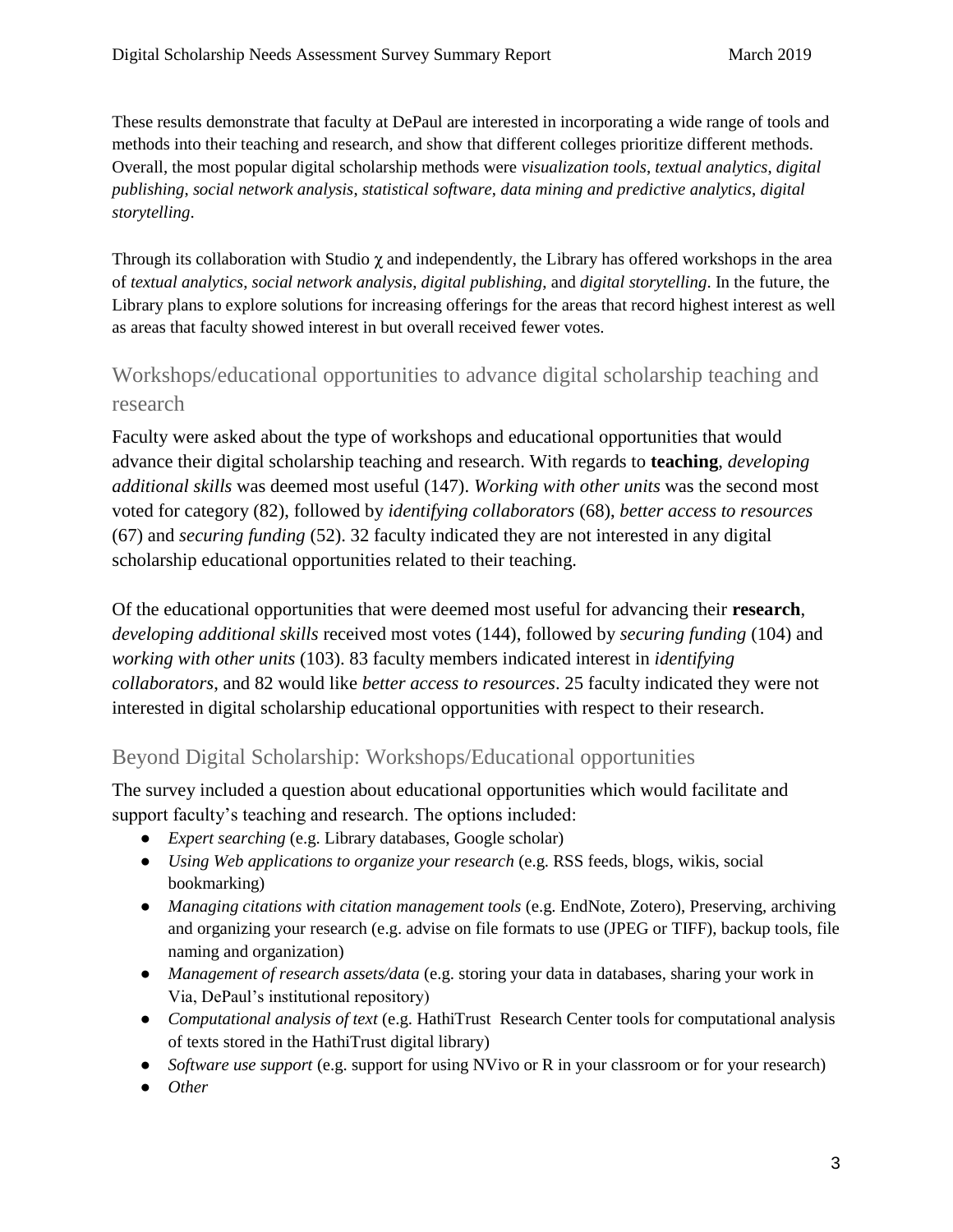Faculty identified the following as most useful for **teaching**: *expert searching* (94), *citation management* and *using web applications to organize research* (57), *software use support* (56), *preserving, archiving and organizing your research* (53) and *management of research assets/data* (41).

For **research**, faculty ranked the following potential workshop ideas as most helpful: *citation management* (101), *expert searching* (94), *preserving, archiving and organizing research* (84), *research management* (78), *using web applications to organize research* (76), *software use support* (70) and *computational analysis of text* (43).

## Locating information

*Scholarly journals accessible through library subscriptions* constitute the most popular option for finding new information on a topic (161 votes), with *Google Scholar* following closely behind (154 votes). Other popular methods of searching new information or researching a new topic include *Library databases* and *Google*. Differences in the way that researchers find information were observed between the College of Science and Health and the College of Liberal Arts & Sciences. For example, faculty in the College of Liberal Arts & Social Sciences selected *Scholarly journals I have access to through institutional/library subscription, Library databases*, and *Library (online) catalog* as the most popular ways of searching for new information, whereas faculty in the College of Computing and Digital Media ranked *Google*, *Scholarly journals I have access to through institutional/library subscription, and Google Scholar as top* categories.

## Citation management

Citation management another digital scholarship tool which facilitates effective research and teaching. The majority of faculty surveyed do *not* use citation managers (136) and yet, faculty are interested in citation management workshops especially for research (101 votes). One of the most popular citation management tools at DePaul is EndNote (50), a software application officially supported by DePaul. Other citation management tools that are not officially supported by DePaul are also used (Zotero (22), Other (14), Mendeley (9), Papers (4)).

## Saving and preserving research materials and data

The survey revealed an area that requires improvement: *saving and preserving research materials and data*. 29 faculty indicated that they either *Strongly disagree* (1), *Somewhat disagree* (18), *Disagree* (10) that it is easy for them to save/archive their work.

## Data use and practices

Faculty were asked how frequently they use datasets for their teaching and research. The majority of faculty do *not* use datasets for either teaching or research. 82 faculty from all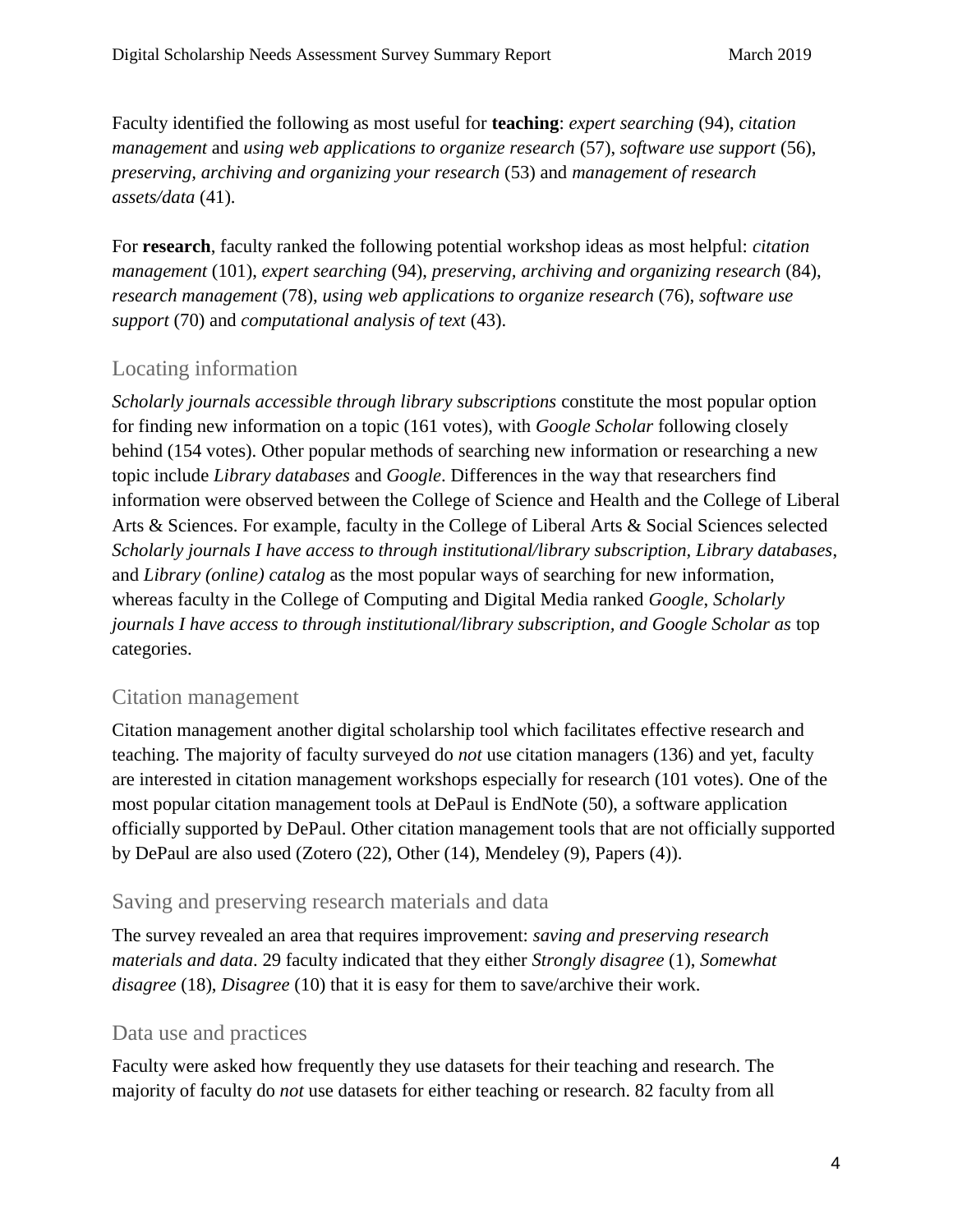colleges responded that they never use datasets for their teaching. 83 never use datasets for research. Differences, however, were observed between the College of Science and Health and College of Liberal Arts and Social Sciences. 13 faculty from the College of Science and Health responded that they use datasets for research *very frequently* versus 6 in the College of Liberal Arts and Sciences that use datasets very frequently. In general, faculty use datasets more for their research than for teaching.

*Quantitative datasets* are most popular, followed by *Qualitative*, *Computational*, *Scientific* and *Other*. Differences are observed between colleges: for example, scientific datasets are collected more at the College of Science and Health than the College of Liberal Arts and Social Sciences.

## Data management plan

The majority of faculty have never created a data management plan  $\sim$ 82% (143) whereas  $\sim$ 12% (21) have, ~5% (10) responded that they are not sure. Faculty who have created a data management plan come from all colleges with the exception of the College of Law. 30 faculty, however, responded that they were either currently working on or planning a research project that will be funded through a federal grant.

#### Workshop format

The preferred format for delivering training in the areas outlined above was *short workshops*  (154) as well as *one-on-one consultations* (110). *Short webinars* are another popular format (105) as well as *extended workshops* (75). 67 faculty indicated interest in a *day long workshop*. 27 responded that they are *not* interested in workshops.

#### Convenient periods for workshop/educational opportunities

According to the results of the survey, the most convenient times/periods during the academic year to organize and provide workshops are the *early December intersession*, *early winter and spring quarter*, *mid-autumn*, *mid-winter* and *spring quarter* periods. *Late summer* and *autumn quarter* were also identified as convenient for faculty to attend a workshop or an educational opportunity.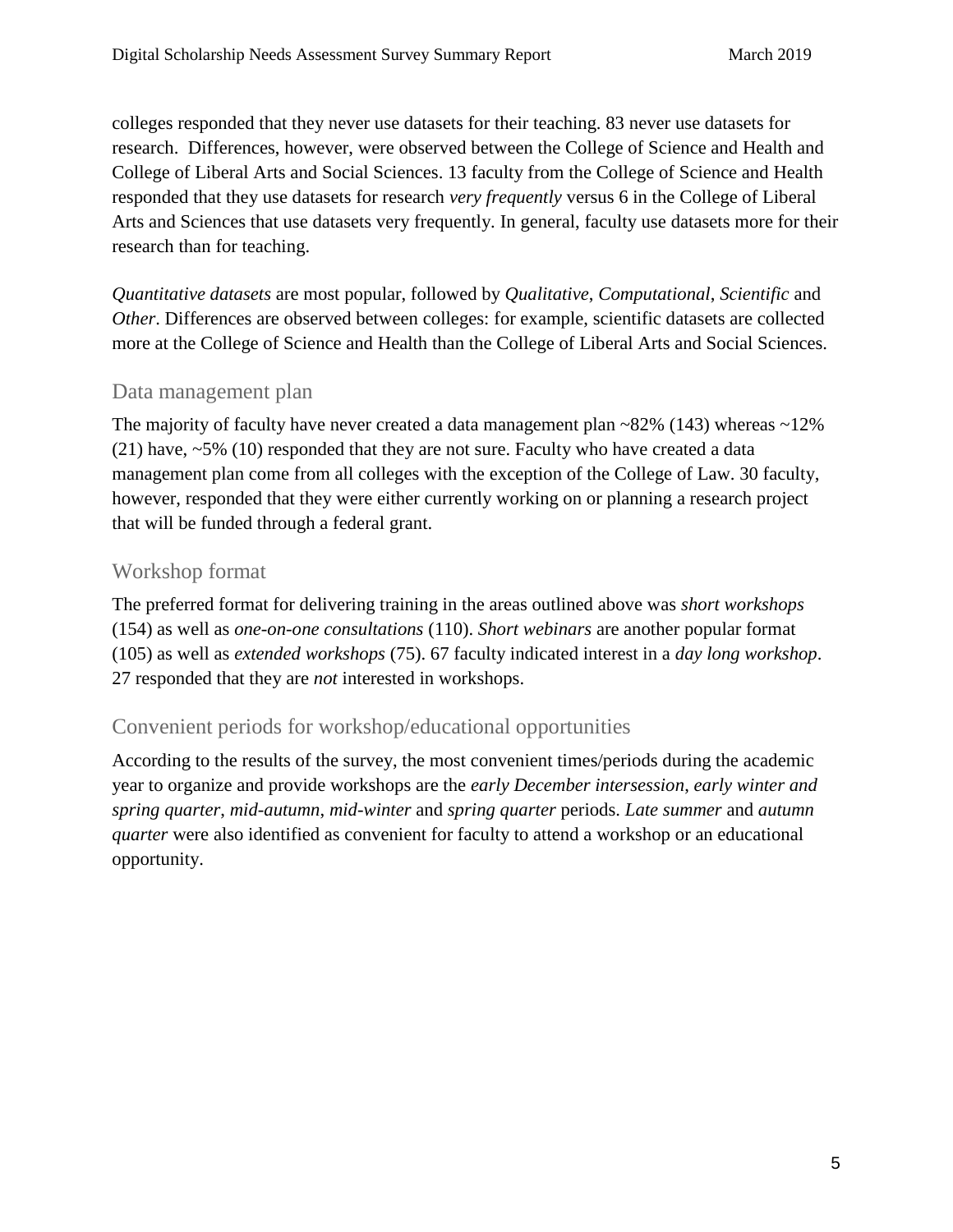# Recommendations

- Increase opportunities for the faculty to network and establish connections between and across colleges. The Library, in collaboration with Studio χ, has committed to facilitating these opportunities through the recently established Research Meet & Greet series which aims to create a forum through which faculty can present their research, current work, ask questions and seek collaborators. The Library is committed to continuing this series in 2019, expanding promotion, and encouraging more participation by faculty and staff.
- Develop a menu of services/workshops/one-on-one consultations for the area of digital scholarship that will be offered *on-demand* basis. Initially, this menu would draw on the strengths of the library staff and offer support/consultation/workshops in the areas of: *citation management*, *expert searching*, *preservation, storing*, *visualization tools* (Excel advanced analytics capabilities, Tableau, Plotly, R, python), *textual analytics*, *digital mapping*, *data mining*, etc. Over time, more services would be added to the menu.
- Detailed analysis revealed a number of differences between colleges which suggests the need for an individualized approach to digital scholarship educational. Such approach, however, would require:
	- A larger pool of librarians with training in different or similar digital scholarship tools and methods because digital scholarship tools and methods are diverse
	- Data literacy/data management librarians
	- Research developers

Until more support is available for this area, offering workshops and one-on-one consultations on demand basis through the menu of services is recommended.

- Until more support is available for the data services area, establish ways to promote access to open, research, quantitative, qualitative, scientific and computational data within DePaul community; targeted promotion to the College of Science and Health in the area of data services is recommended.
- Continue collaboration with other departments on campus, in particular with the Studio  $\gamma$ with regards to workshop development as well as the Center for Teaching and Learning and Faculty Scholarship Support Center in the area of drafting curriculum for faculty development.
- Continue to share results of the survey.
- Inform other departments/units/colleges that organize workshops of the most convenient periods faculty indicated are convenient for them to attend an educational opportunity (late summer, early winter, and mid-autumn).
- As a long term goal, work on increasing the number of faculty at DePaul who identify as Proficient and Expert in the broad area of digital scholarship.
- Emphasize the role of library as a hub for research and teaching development at DePaul in external and internal communication and continue to inform DePaul community of developments in other colleges.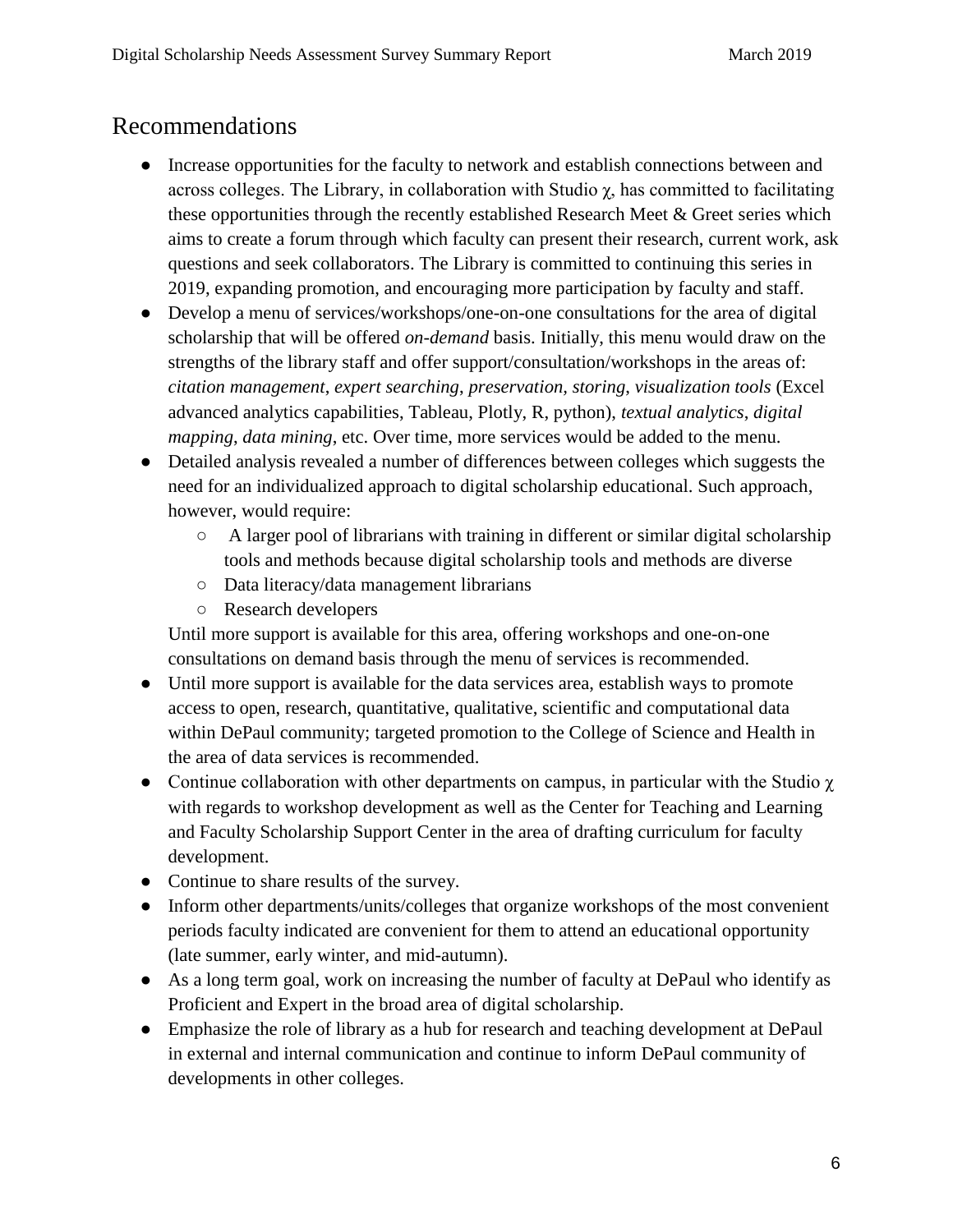• Repeat the survey in 2021 (alternatively 2022) and compare the results of at least a portion of the questions (if applicable) to the survey from 2017 for comparison purposes.

# Appendix A

#### Digital Scholarship Needs Assessment Survey

**Principal Investigator:** Ana Lucic, Digital Scholarship Librarian, DePaul University Library

**Institution:** DePaul University, USA

#### **Research Team:**

Heather Jagman, Coordinator of Reference, Instruction, and Academic Engagement, email: [hjagman@depaul.edu](mailto:hjagman@depaul.edu)

Kindra Morelock, Data Services Librarian, email: kmoreloc@depaul.edu

We are conducting a research study to establish current digital scholarship and data use practices throughout the University, and to appraise the areas where more support is needed. We are asking you to participate because you are a DePaul faculty member who can inform us of teaching and research needs that pertain to digital scholarship and data use practices. If you agree to be in this study, you will be asked to fill out a survey. We will also collect some personal information about you such as your gender, department you teach in, subject areas you teach, and your area/s of research. Providing this information is optional. You will also have an opportunity to share your email address with us if you are interested in a follow-up interview during which you will be able to share more details about your teaching and research needs and interests that pertain to digital scholarship and data services. If there is a question you don't want to answer, you may skip it.

This study will take about 10-15 minutes of your time. Research data collected from you will be kept confidential*.* Your participation is voluntary, which means you can choose not to participate. There will be no negative consequences if you decide not to participate or change your mind later after you begin the study. Your decision to participate in the research will not affect your standing or employment at DePaul University

If you have questions, concerns, or complaints about this study or you want to get additional information or provide input about this research, please contact Ana Lucic at 773-325-7831 or by email at [alucic@depaul.edu.](mailto:alucic@depaul.edu) If you have questions about your rights as a research subject, you may contact Susan Loess-Perez, DePaul University's Director of Research Compliance, in the Office of Research Services at 312-362-7593 or by email at [sloesspe@depaul.edu.](mailto:sloesspe@depaul.edu) You may also contact DePaul's Office of Research Services if:

- Your questions, concerns, or complaints are not being answered by the research team.
- You cannot reach the research team.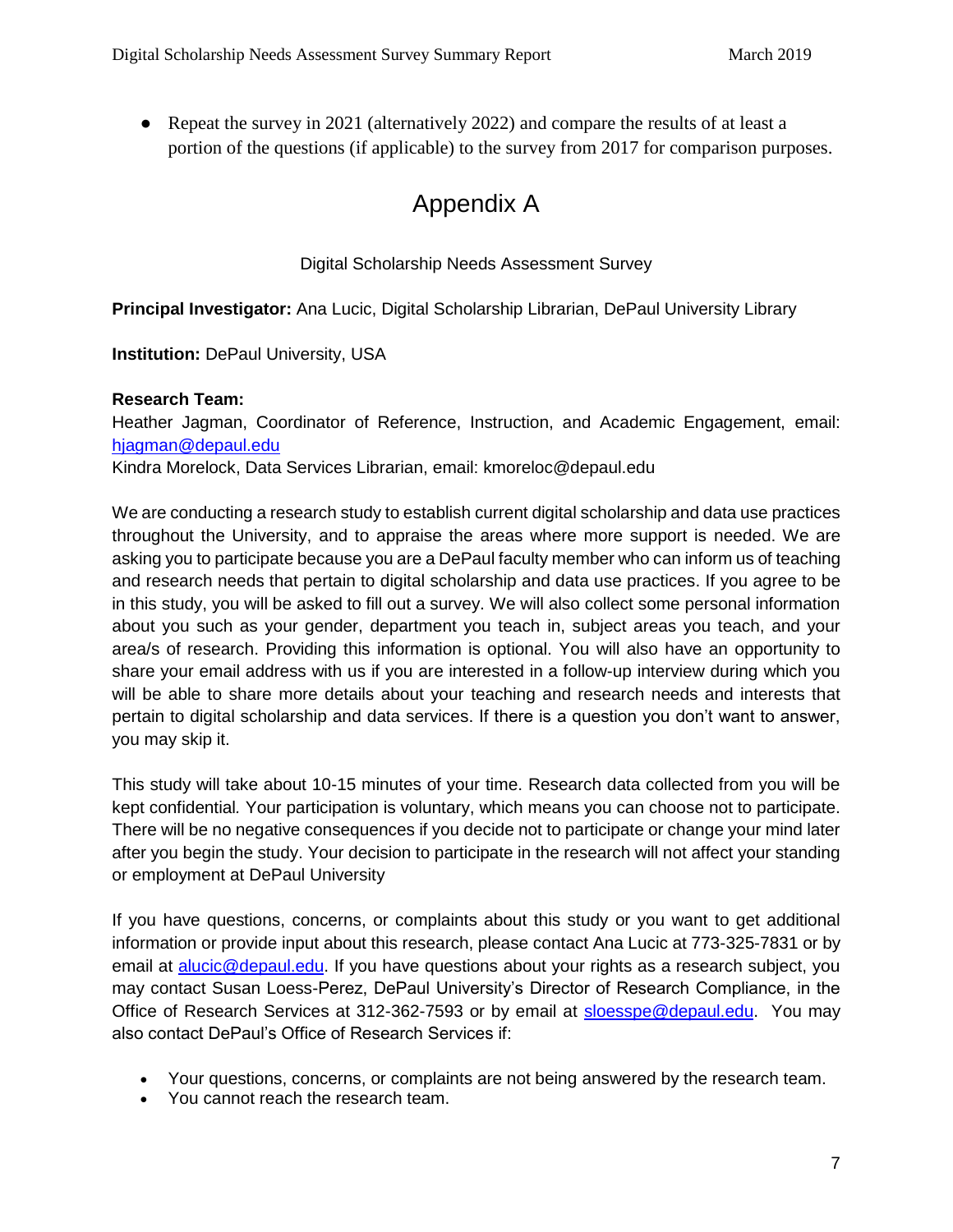You want to talk to someone besides the research team.

#### *You may keep [or print] this information for your records.*

By clicking on the Continue button (>>) at the bottom of this page, you are indicating your agreement to participate in this research.

#### **The questions on this page seek to determine how you find, store, cite, save, and share digital materials. The answers to these questions will help us understand the researchers' workflow at DePaul.**

Q1 If you are starting in a new area or interested in finding information on a new topic, where and how do you most frequently search for articles, books, or other information relevant to your topic of interest (check all that apply)?

- $\Box$  Professional association/s web site/s
- $\Box$  Scholarly journals I have access to through a personal subscription
- $\Box$  Scholarly journals I have access to through institutional/library subscription
- $\Box$  The library (online) catalog
- Library databases (e.g. ProQuest, MUSE, ERIC, Web of Science, ScienceDirect)
- $\Box$  Browsing through the stacks of a library
- $\Box$  Ask a librarian
- Google
- □ Google Scholar
- Google Books
- □ HathiTrust
- $\Box$  Online visual resources
- $\Box$  Other Internet search engine (e.g. Bing, Yahoo!)
- $\Box$  Other (please indicate):

Q2 What kinds of research materials are you storing on a local computer or online relevant to your research and work (check all that apply)?

- Word documents
- $\Box$  Data files and/or sets
- **I** Images
- **D** PDF documents
- Web pages
- $\Box$  Spreadsheets
- $\Box$  Email messages
- $\Box$  Email attachments
- $\Box$  Presentation files
- □ Source code
- $\Box$  I don't store research materials on a local computer or online
- $\Box$  Other (please indicate):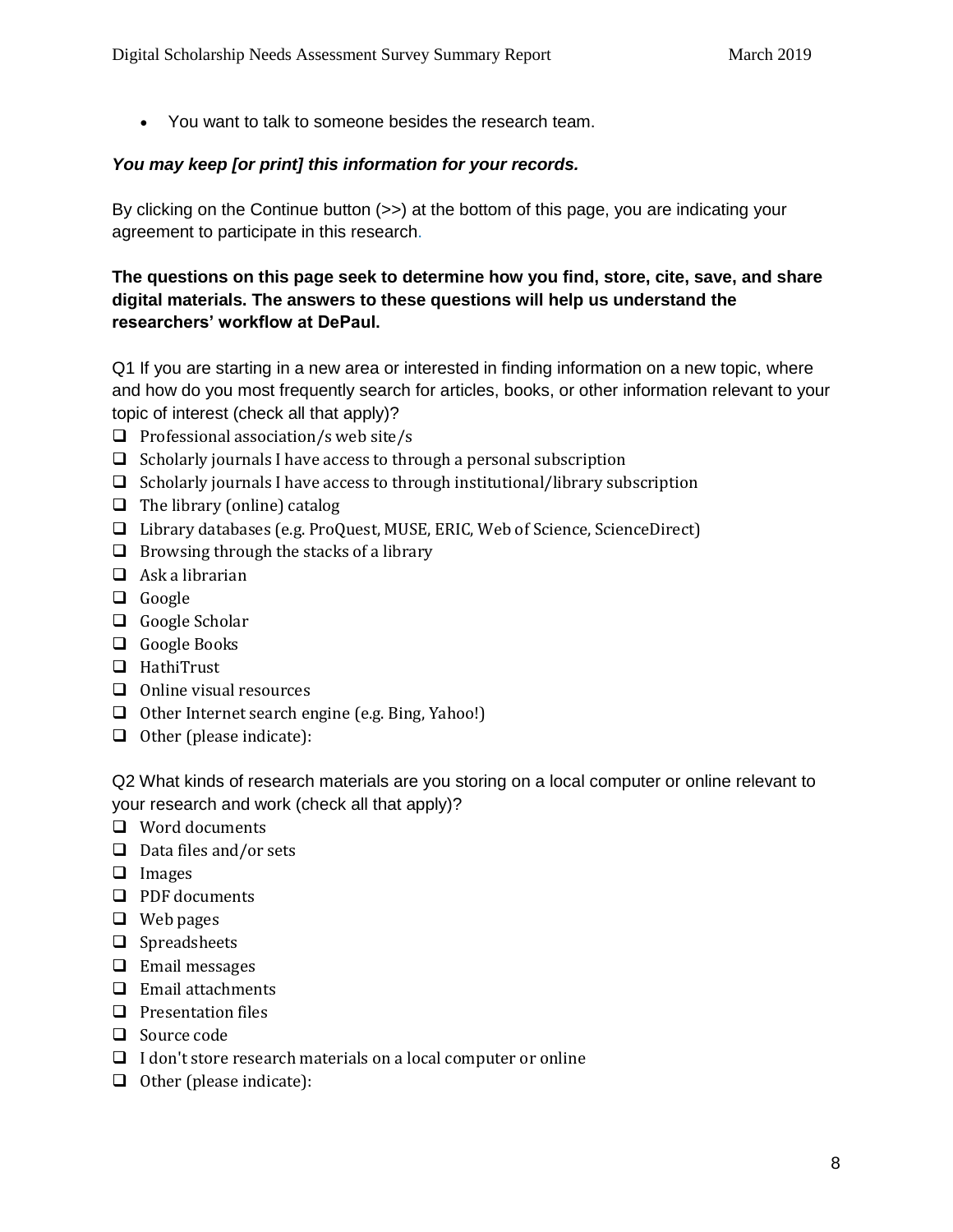Q3 Where are you storing data and materials (check all that apply)?

- $\Box$  Computer hard drive (e.g. My Documents folder, other computer folders)
- **D** Dropbox
- Google Drive/Google Docs
- $\Box$  Other Cloud-based Storage Service
- □ Evernote
- □ PDF management software (e.g. Papers or ReadCube)
- $\Box$  Citation management software (e.g. Endnote, Mendeley, or Zotero)
- Git repository (e.g. GitHub)
- $\Box$  I don't store data and materials
- $\Box$  Other (please indicate):

Q4 Which citation management software program/service do you use (check all that apply)?

- $\Box$  Endnote
- **Q** Mendeley
- □ Zotero
- $\Box$  Refworks
- □ Sente
- □ ReadCube
- **D** Papers
- $\Box$  I don't use citation management software program/service
- Other (please indicate): \_\_\_\_\_\_\_\_\_\_\_\_\_\_\_\_\_\_\_\_

Q5 Which program(s)/service(s) do you use to share research material/data with others (check all that apply)?

- **D** Dropbox
- $\Box$  Citation Management software (e.g. Endnote, Mendeley, Zotero, etc...)
- □ Evernote
- Google Drive/Google Docs
- $\Box$  Shared folder on local computer network
- $\Box$  Emailing files to others
- □ PDF management software (e.g. Papers or ReadCube)
- Git repository (e.g. GitHub)
- $\Box$  Other Cloud-based sharing/storage service
- $\Box$  I don't use program(s)/service(s) to share research material/data with others
- $\Box$  Other (please indicate):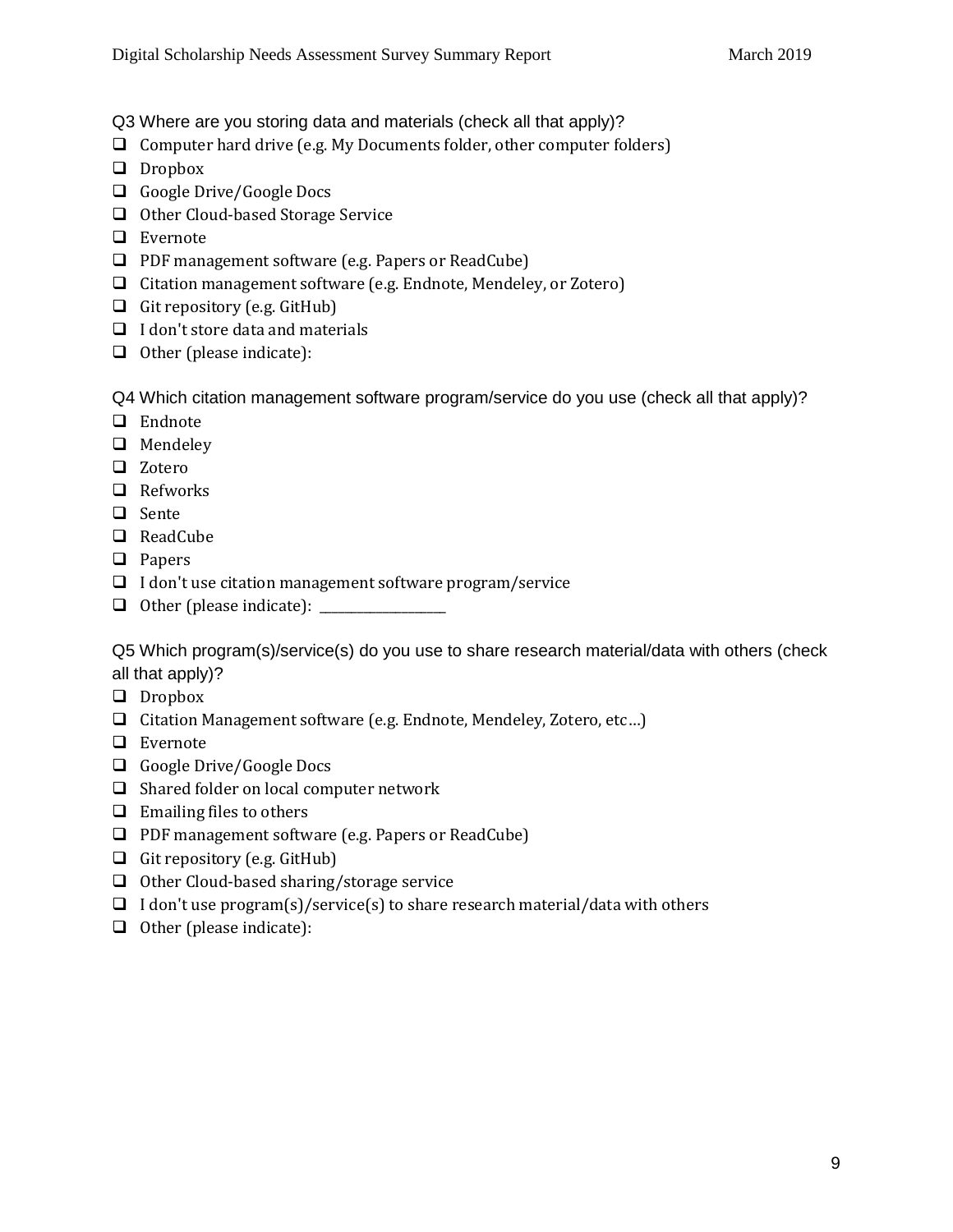|  |  | Q6 Please indicate your level of agreement with the following statements: |
|--|--|---------------------------------------------------------------------------|
|--|--|---------------------------------------------------------------------------|

|                                                                                                                                                                         | Strongly<br>agree | Agree    | Somew<br>hat<br>agree | Neither<br>agree nor<br>disagree | Somewha<br>t disagree | Disagree | Strongly<br>disagree |
|-------------------------------------------------------------------------------------------------------------------------------------------------------------------------|-------------------|----------|-----------------------|----------------------------------|-----------------------|----------|----------------------|
| It is easy for me to find the<br>research materials and other<br>information I need for my<br>research/creative work                                                    | $\Omega$          | $\Omega$ | $\Omega$              | $\Omega$                         | $\Omega$              | $\Omega$ | $\Omega$             |
| It is easy for me to <b>store</b> (implies a<br>temporary method of storing) the<br>research materials and other<br>information I need for my<br>research/creative work | $\Omega$          | $\Omega$ | $\Omega$              | ∩                                | ∩                     | ∩        | $\Omega$             |
| It is easy for me to cite the<br>research materials and other<br>information I need for my<br>research/creative work                                                    | $\Omega$          | $\Omega$ | $\Omega$              | ∩                                | ∩                     | ∩        | ∩                    |
| It is easy for me to save/archive<br>(implies a more long-term method<br>of storing) the research materials<br>and data I need for my<br>research/creative work         | $\Omega$          | $\Omega$ | $\Omega$              | $\Omega$                         | ∩                     | $\Omega$ | $\Omega$             |
| It is easy for me to <b>share</b> with<br>others the research materials and<br>data I use/need for my<br>research/creative work                                         | $\Omega$          | $\Omega$ | $\Omega$              | $\Omega$                         | $\Omega$              | ∩        | $\Omega$             |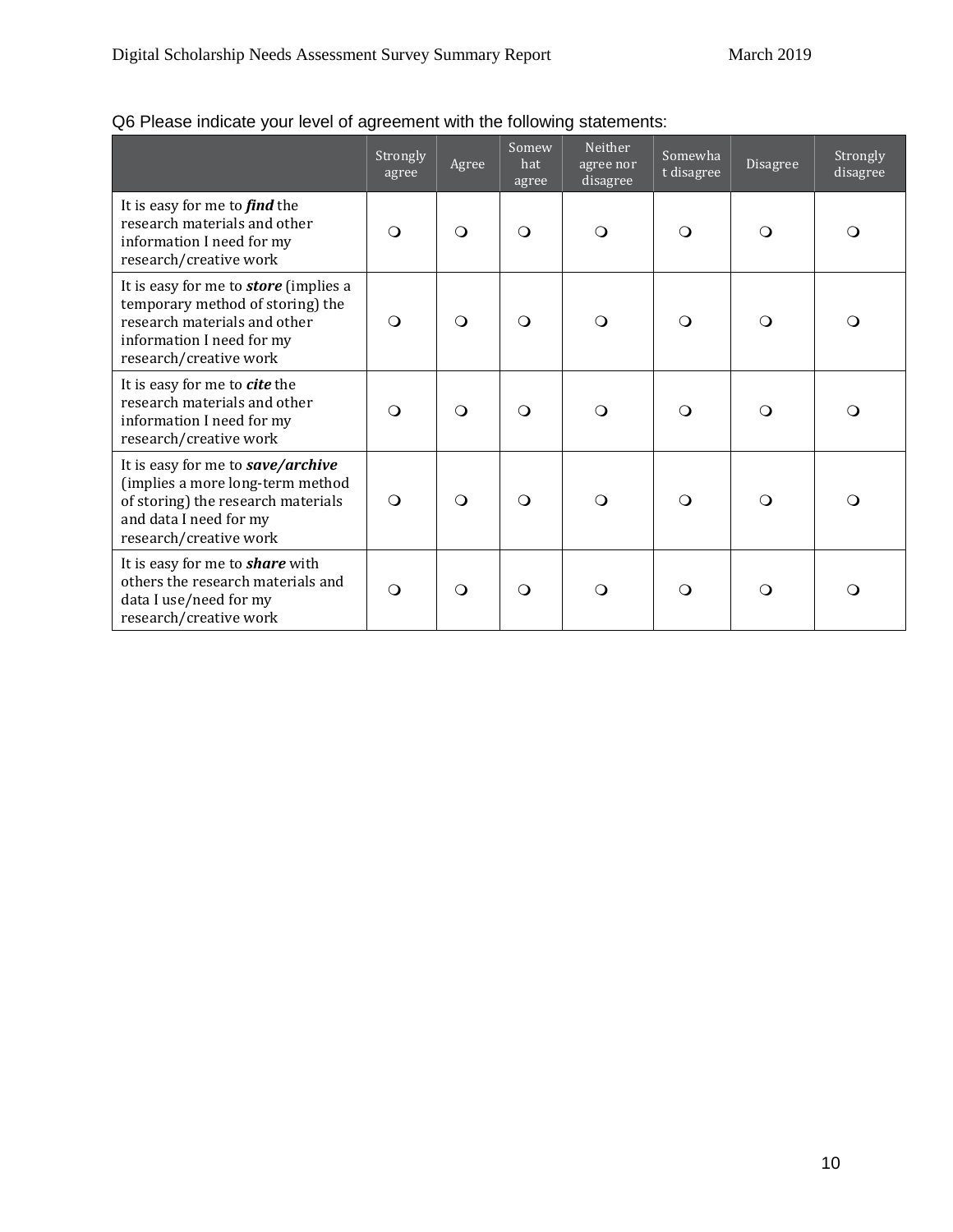#### **The questions of this page seek to determine digital scholarship methods and technologies that are of interest to faculty members at DePaul, and the answers will help the Library explore ways to facilitate and support those interests.**

Q7 Please indicate which of the following digital methods and tools you currently incorporate into your teaching and/or research (check all that apply).

|                                                                                                      | Teaching           | Research           |
|------------------------------------------------------------------------------------------------------|--------------------|--------------------|
| Text analytics (e.g. text mining, natural language processing,<br>information extraction)            | Teaching<br>❏      | Research<br>◻      |
| Data mining or Predictive Analytics (e.g. Weka, R or any other software<br>suite/platform)           | ❏<br>Teaching      | Research<br>□      |
| Social network analysis (e.g. Gephi, GraphViz)                                                       | ❏<br>Teaching      | $\Box$<br>Research |
| Visualization tools (e.g. Plotly, Tableau)                                                           | $\Box$<br>Teaching | ❏<br>Research      |
| Digital mapping tools (e.g. ArcGIS (ArcGIS Pro, ArcMap), Neatline, a<br>plug-in to Omeka)            | Teaching<br>❏      | Research<br>□      |
| Digital publishing (e.g. creation of online exhibits using Omeka,<br>WordPress, Scalar)              | □<br>Teaching      | □<br>Research      |
| Digital storytelling                                                                                 | ❏<br>Teaching      | ❏<br>Research      |
| Computational analysis of images, video, or audio (e.g. digital<br>technique for art authentication) | Teaching<br>◻      | Research<br>❏      |
| Theoretical and methodological study and critique of digital culture                                 | ❏<br>Teaching      | $\Box$<br>Research |
| Markup technologies (e.g. TEI markup)                                                                | Teaching<br>❏      | □<br>Research      |
| 3D modeling and printing                                                                             | Teaching<br>❏      | $\Box$<br>Research |
| Statistical analysis software (e.g. R, SPSS, STATA, SAS)                                             | ❏<br>Teaching      | ❏<br>Research      |
| Online quizzing and testing tools/platforms (open source or<br>proprietary)                          | Teaching<br>◻      | Research<br>❏      |
| None                                                                                                 | ❏<br>Teaching      | $\Box$<br>Research |
| Other (please indicate):                                                                             | $\Box$<br>Teaching | ❏<br>Research      |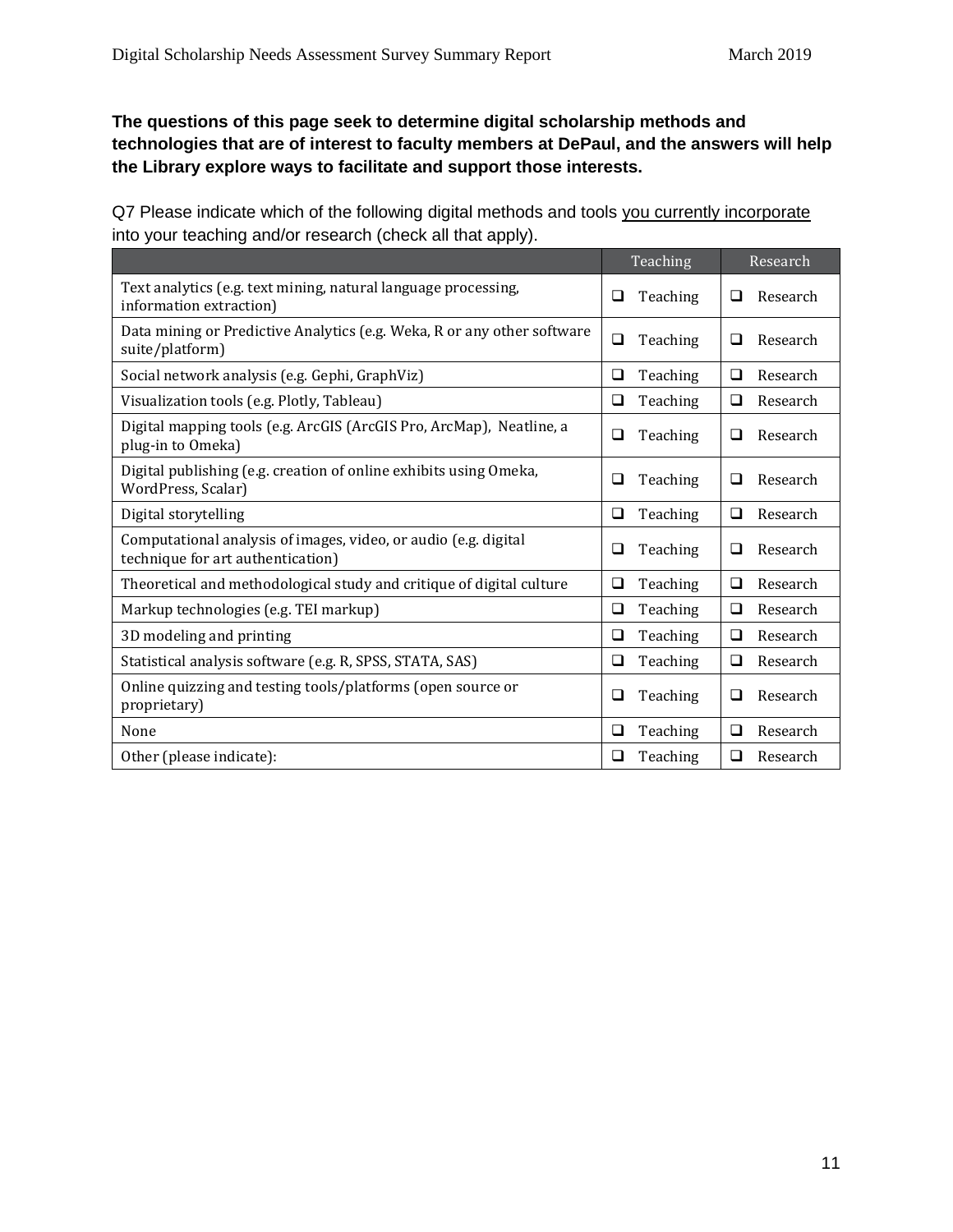|                                                                                                      | Teaching           | Research           |
|------------------------------------------------------------------------------------------------------|--------------------|--------------------|
| Text analytics (e.g. text mining, natural language processing,<br>information extraction)            | ❏<br>Teaching      | Research<br>□      |
| Data mining or Predictive Analytics (e.g. Weka, R or any other<br>software suite/platform)           | ❏<br>Teaching      | Research<br>□      |
| Social network analysis (e.g. Gephi, GraphViz)                                                       | $\Box$<br>Teaching | Research<br>❏      |
| Visualization tools (e.g. Plotly, Tableau)                                                           | Teaching<br>$\Box$ | Research<br>❏      |
| Digital mapping tools (e.g. ArcGIS (ArcGIS Pro, ArcMap),<br>Neatline, a plug-in to Omeka)            | Teaching<br>❏      | Research<br>□      |
| Digital publishing (e.g. for example, creation of online exhibits<br>using Omeka, WordPress, Scalar) | ❏<br>Teaching      | Research<br>$\Box$ |
| Digital storytelling                                                                                 | ❏<br>Teaching      | Research<br>❏      |
| Computational analysis of images, video, or audio (e.g. digital<br>technique for art authentication) | ❏<br>Teaching      | Research<br>$\Box$ |
| Theoretical and methodological study and critique of digital<br>culture                              | ❏<br>Teaching      | Research<br>□      |
| Markup technologies (e.g. TEI markup)                                                                | $\Box$<br>Teaching | $\Box$<br>Research |
| 3D modeling and printing                                                                             | ❏<br>Teaching      | Research<br>❏      |
| Statistical analysis software (e.g. R, SPSS, STATA, SAS)                                             | Teaching<br>❏      | Research<br>❏      |
| Online quizzing and testing tools/platforms (open source or<br>proprietary)                          | $\Box$<br>Teaching | $\Box$<br>Research |
| None                                                                                                 | ❏<br>Teaching      | Research<br>❏      |
| Other (please indicate):                                                                             | Teaching<br>❏      | Research<br>❏      |

Q8 Please indicate which of the following methods and tools you are interested in incorporating into your teaching and research (check all that apply).

Q9 At any point in the last five years have you paid for access to digital tools, services, and licenses (including payment for the use of a web platform, cloud storage, web hosting, or software) necessary for your research/creative work? If yes, please list the tools, services, and licenses that you paid for, the approximate amount you spent on each, and the source of the funds used for payment (personal out-of-pocket, DePaul funds, external grant).

Q10 On a scale that starts with the novice and ends with the expert, how would you rate your overall knowledge/expertise with respect to digital scholarship skills? Select "Not sure" if more guidance is needed with this question.

Digital scholarship skills: Not sure Novice Advanced Beginner Competent Proficient Expert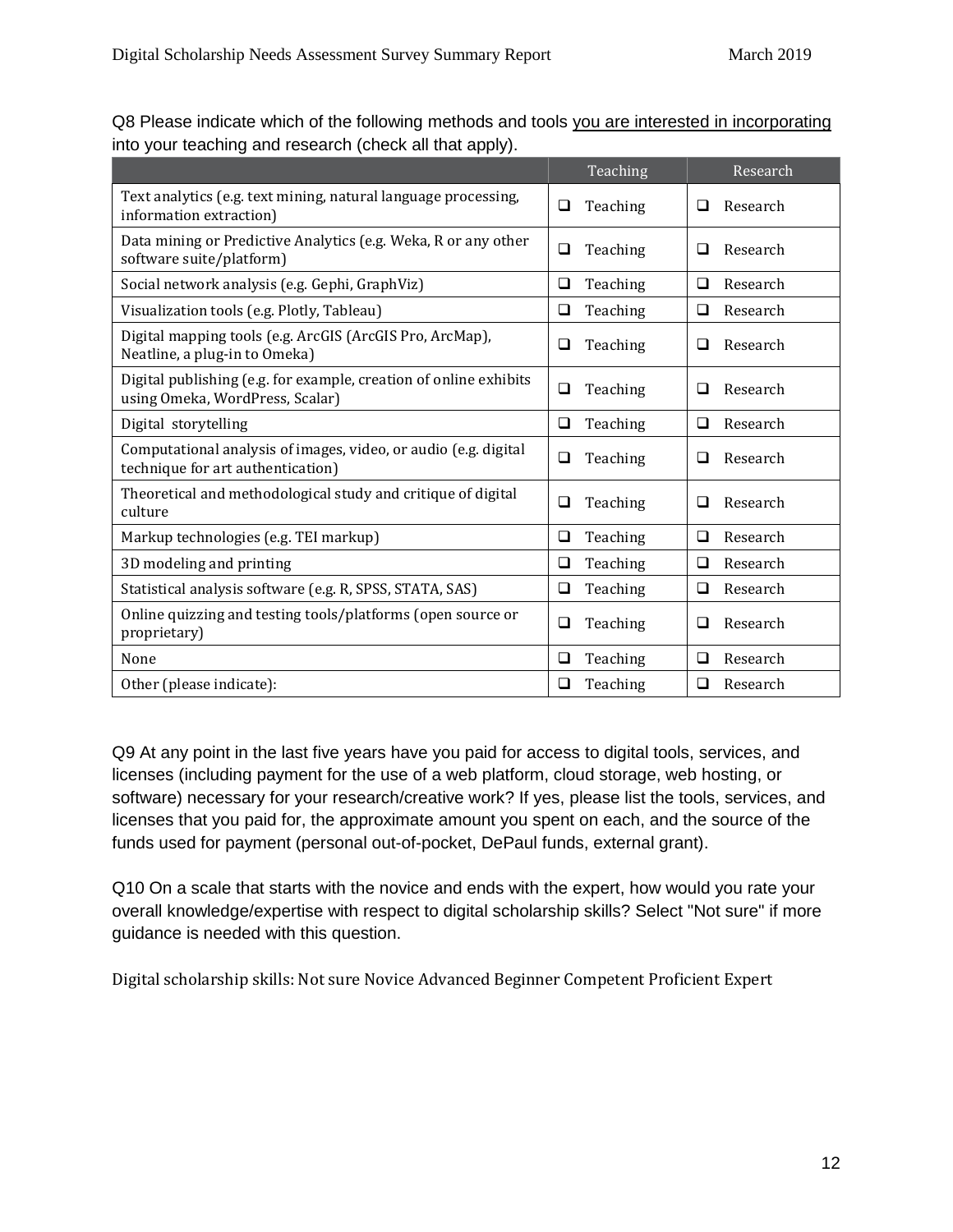**The questions on this page seek to determine your level of usage of data sets as well as your familiarity with data management practices. The answers to these questions will help us establish the level of support the University Library should aim to facilitate and support in the area of data use and management.**

Q11 How frequently do you use data sets (any external or internally created data sets, e.g., data downloaded from the ICPSR https://www.icpsr.umich.edu/icpsrweb/ or City of Chicago data portal https://data.cityofchicago.org/) in your teaching and research (please select one)?

|                 | Teaching | Research |
|-----------------|----------|----------|
| Very frequently |          |          |
| Frequently      |          |          |
| Occasionally    |          |          |
| Rarely          |          |          |
| Very rarely     |          |          |
| Never           |          |          |

Q12 Which of the following types of research data do you build up or collect for your own research?

- $\Box$  Qualitative (such as open-ended survey responses, interview or focus group transcripts, laboratory or field notes, text, documents, images, video, audio, etc.)
- $\Box$  Scientific (such as laboratory experimental data, slides, physical artifacts, biological specimens, samples, etc.)
- Quantitative (such as numeric files, survey responses, geospatial data files, etc.)
- $\Box$  Computational (such as models, algorithms, programs, scripts, etc.)
- $\Box$  I do not build up or collect research data

Q13 Please indicate software packages/programs (such as, SPSS, Stata, R, Excel, Python) you have used to analyze data (leave empty if your workflow does not, in general, involve the use of computer software to conduct data analysis).

Q14 Have you ever created a Data Management Plan?

- Yes
- O No
- I don't know

Q15 Are you currently working on or planning a research project that is or will be funded through a federal grant?

- Yes
- O No
- O I am not sure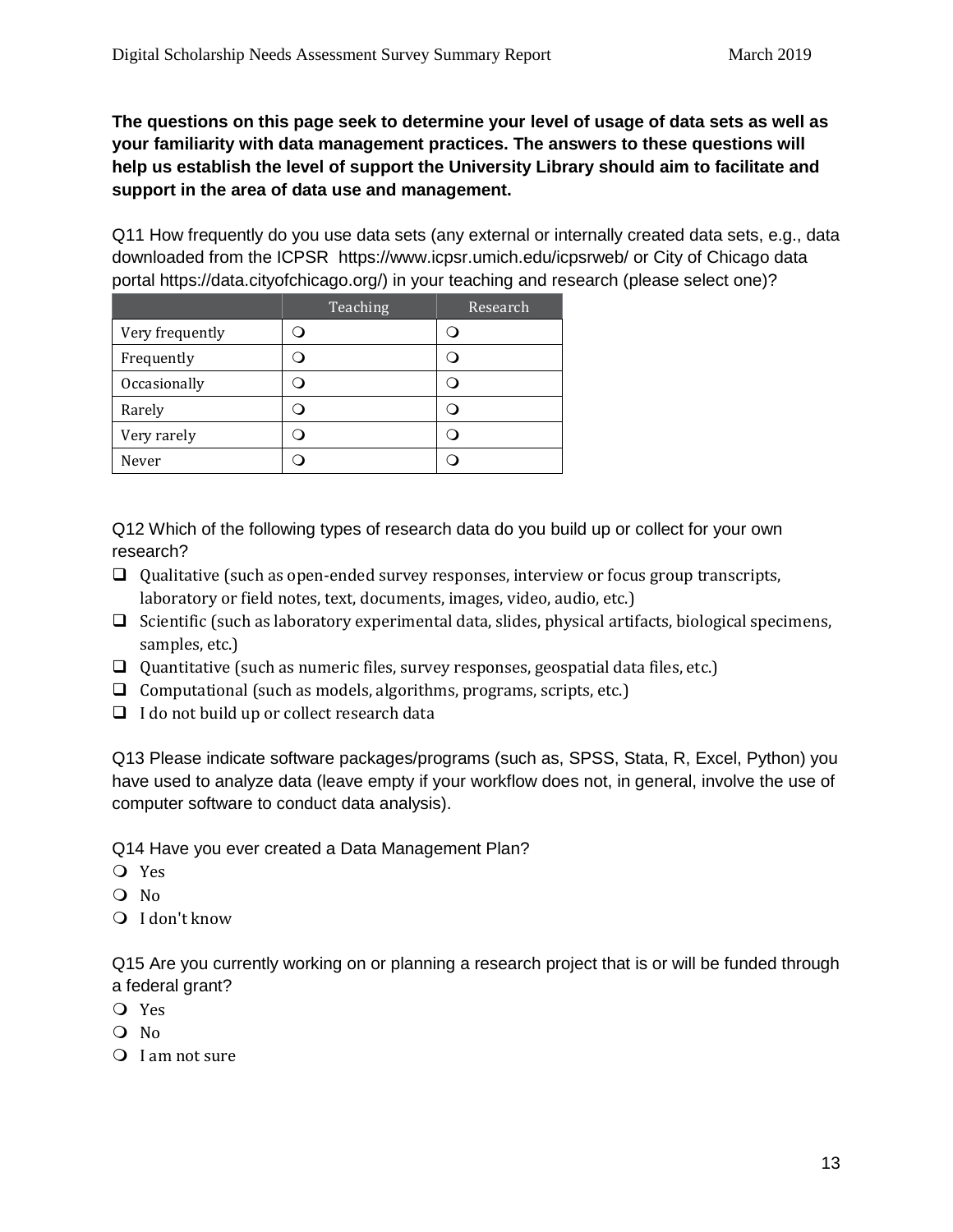#### **The questions on this page seek to determine the type of workshops/educational opportunities related to digital scholarship that are of interest to faculty members at DePaul.**

Q16 Which of the following, if any, would help you advance your digital scholarship teaching and/or research (check all that apply)?

|                                                                                | Teaching      | Research           |
|--------------------------------------------------------------------------------|---------------|--------------------|
| Developing additional skills                                                   | Teaching<br>⊔ | Research<br>ப      |
| Identifying and connecting to<br>collaborators                                 | Teaching<br>⊔ | Research<br>- 1    |
| Securing funding                                                               | Teaching<br>❏ | Research<br>$\Box$ |
| Access to a grant writer                                                       | Teaching<br>❏ | Research<br>ш      |
| Better access to digital<br>content/textual corpora/external<br>data sets      | Teaching<br>⊔ | Research<br>$\sim$ |
| Working with units on campus<br>that would support my work                     | Teaching<br>ப | Research<br>l.     |
| I am not currently interested in<br>advancing my digital scholarship<br>skills | Teaching<br>ப | Research           |

Q17 Please indicate the type of digital scholarship educational opportunities that you would be interested in attending at DePaul (check all that apply).

- One-on-one consultation
- $\Box$  Short workshop (1-4 hours long)
- $\Box$  Short webinar (1-4 hours long)
- $\Box$  A day-long workshop
- $\Box$  Workshop that occurs over a period of time (e.g. over a quarter or even over the course of an academic year) and covers a certain topic or digital method at the beginning, intermediate and advanced level
- $\Box$  I am not interested in attending digital scholarship educational opportunities at DePaul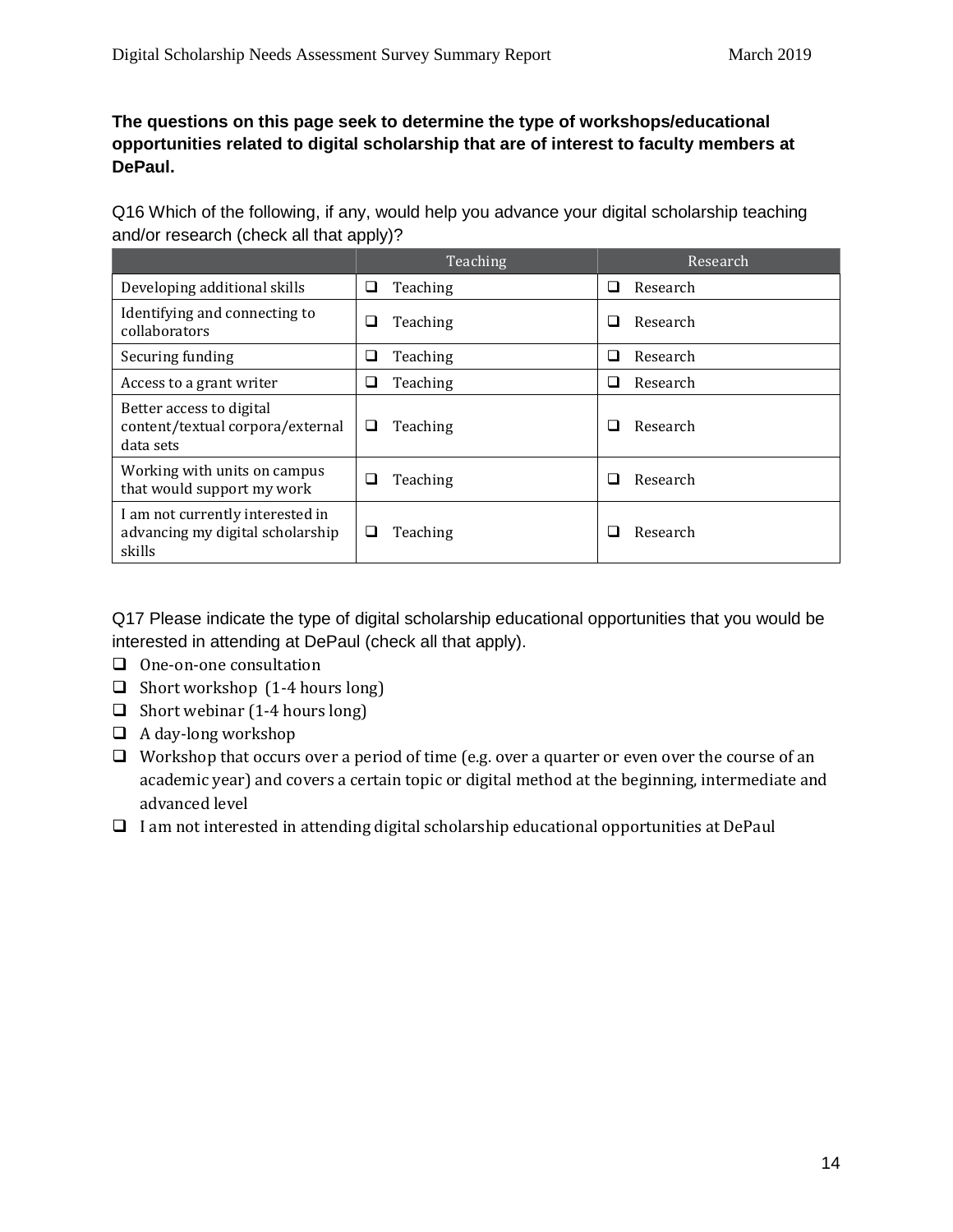|                                        | Early | Mid                         | Late |
|----------------------------------------|-------|-----------------------------|------|
| Fall quarter                           | ❏     | □                           |      |
| Winter quarter                         | □     |                             |      |
| Spring quarter                         | ❏     |                             |      |
| Summer quarter                         | □     | $\mathcal{L}_{\mathcal{A}}$ |      |
| Week before Fall classes<br>begin:     | ❏     |                             |      |
| December intersession:                 | ❏     |                             |      |
| Week after Spring<br>grading deadline: | ❏     |                             |      |

Q18 Please indicate the period during the academic year that you are most likely to attend a faculty learning opportunity (please check all that apply)

Q19 Regardless of your particular schedule during an academic quarter, is there a day during the week or a time of the day that is more convenient for attending a faculty learning opportunity (e.g., mornings, afternoons, early in the week (Monday/Tuesday), mid-week (Wednesday/Thursday), Fridays):

Q20 In your opinion, which of the following types of workshops and/or educational opportunities would facilitate and support your teaching and/or research (check all that apply)?

|                                                                                                                                                           | Teaching      | Research      |  |
|-----------------------------------------------------------------------------------------------------------------------------------------------------------|---------------|---------------|--|
| Expert Searching (Library database resources, Google and<br>Google Scholar)                                                                               | Teaching<br>❏ | Research<br>□ |  |
| Using Web applications to organize your research (e.g. RSS)<br>feeds, blogs, wikis, social bookmarking)                                                   | Teaching<br>⊔ | Research      |  |
| Managing citations with citation management tools (e.g.<br>EndNote, Zotero)                                                                               | Teaching<br>ப | Research<br>ப |  |
| Preserving, archiving and organizing your research e.g. advise<br>on file formats to use (JPEG or TIFF), back up tools, file naming<br>and organization   | Teaching<br>⊔ | Research      |  |
| Management of research assets/data (e.g. storing your data in<br>databases, sharing your work in Via, DePaul's institutional<br>repository)               | Teaching<br>⊔ | Research      |  |
| Computational analysis of text (e.g. HathiTrust Research<br>Center tools for computational analysis of texts stored in the<br>HathiTrust digital library) | Teaching<br>ப | Research      |  |
| Software use support (e.g. support for using Nvivo software or<br>R in your classroom or for your research)                                               | Teaching<br>❏ | Research      |  |
| Other (please indicate):                                                                                                                                  | Teaching<br>ப | Research      |  |

#### **Demographic information**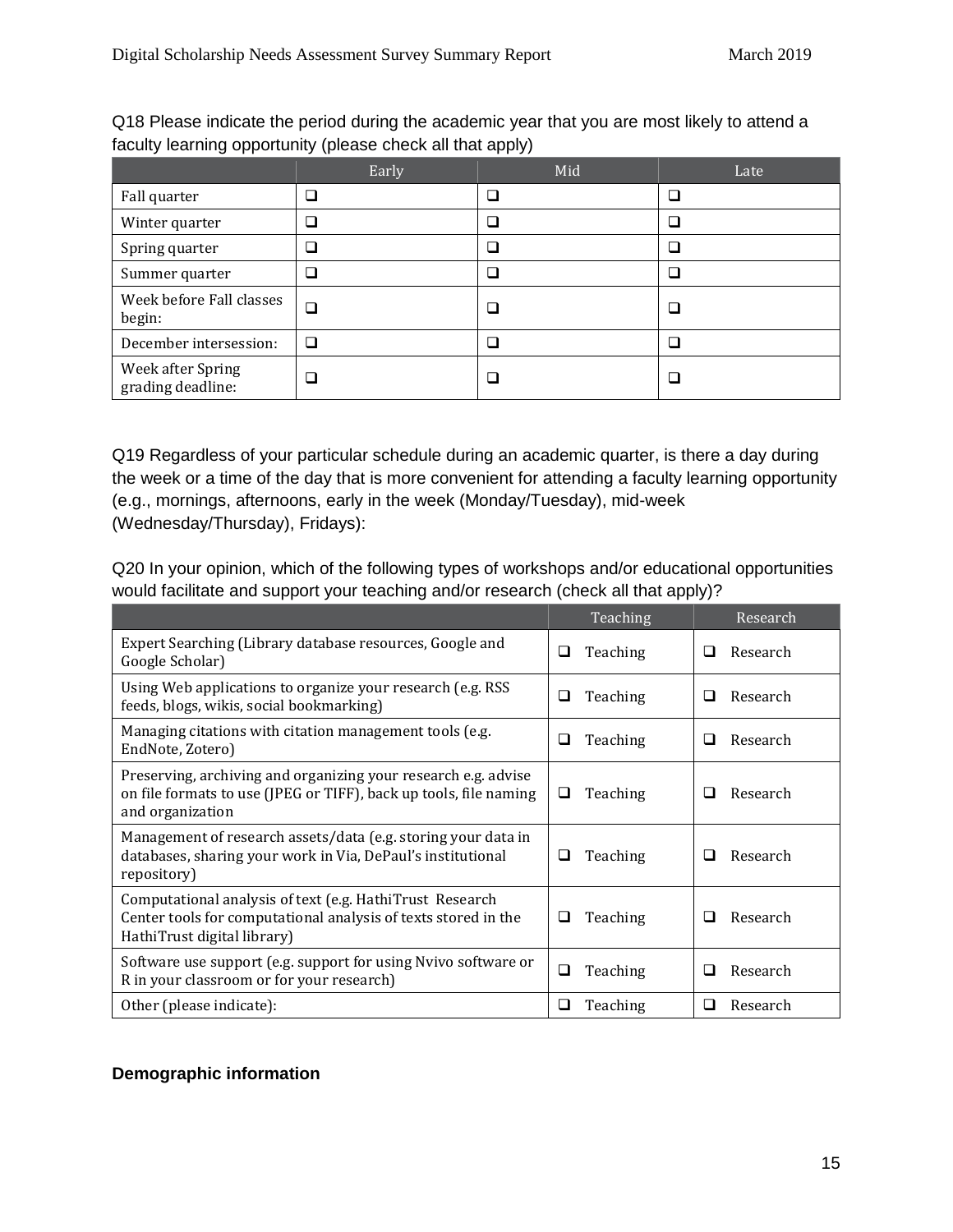Q21 Please indicate your gender:

- O Male
- O Female
- O Other
- O Decline to answer

Q22 Please select your position at DePaul (please select one):

- O Professor
- Associate Professor (tenured)
- Assistant Professor (tenure-track)
- O Term Faculty (full time)
- Adjunct Faculty (part time)
- O Other (please specify):

Q23 What school or college do you work in? (please check all that apply):

- $\Box$  Driehaus College of Business
- $\Box$  College of Communication
- $\Box$  College of Computing and Digital Media
- $\Box$  College of Education
- $\Box$  College of Law
- □ College of Liberal Arts and Social Sciences
- $\Box$  College of Science and Health
- $\Box$  School of Music
- $\Box$  School for New Learning
- □ Theatre School
- Other (please indicate): \_\_\_\_\_\_\_\_\_\_\_\_\_\_\_\_\_\_\_\_

Q24 If you are comfortable with sharing this information, please indicate the department/program/school you work in within your college.

Q25 If you are comfortable with sharing this information, please indicate the subject area(s) you teach at DePaul.

Q26 If you are comfortable with sharing this information, please indicate the subject area(s) you conduct research in at DePaul.

Q27 Please use this space for any additional questions/comments/concerns with respect to digital scholarship technologies at DePaul University that were not addressed by this survey: